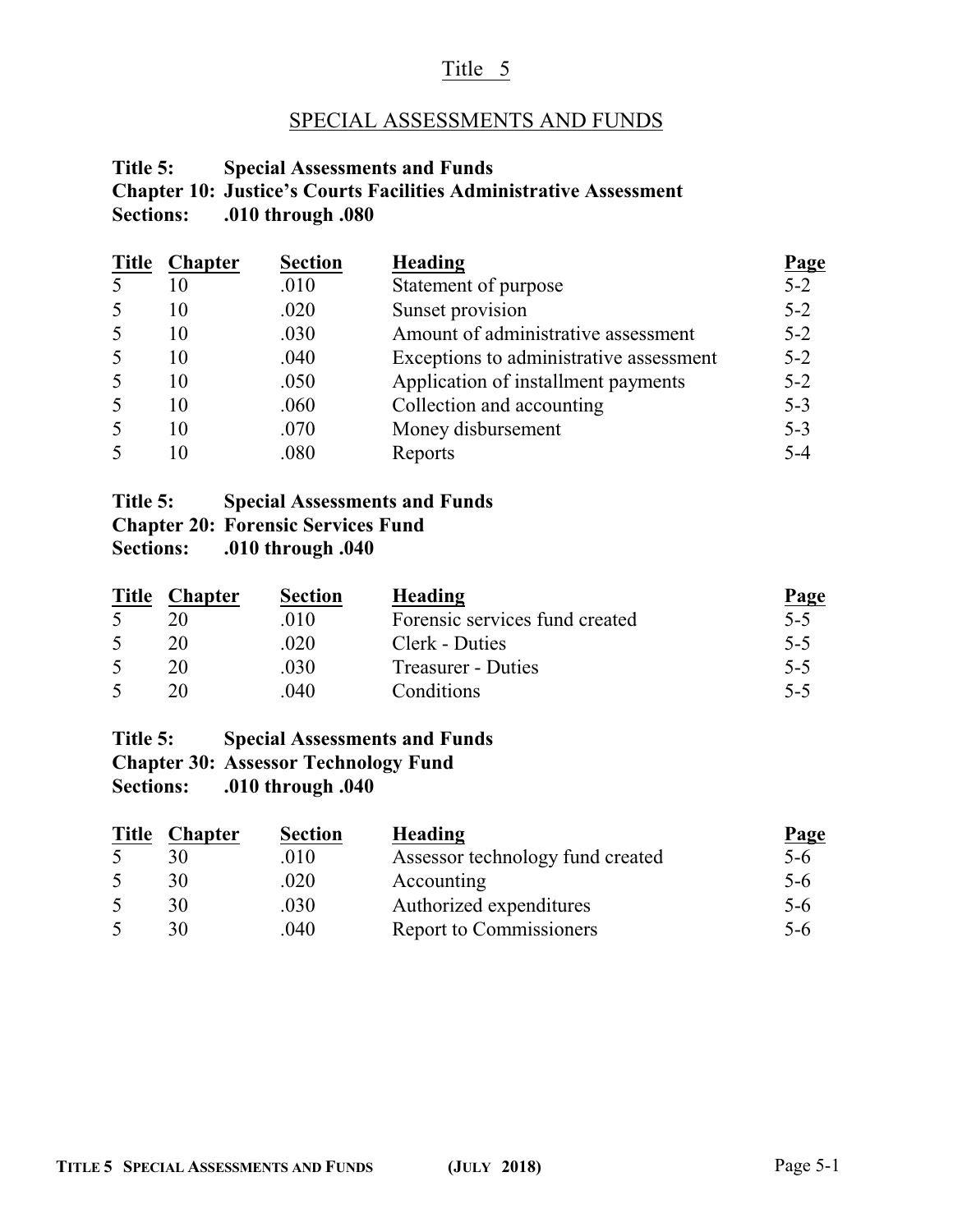# Chapter 10 - JUSTICE'S COURTS FACILITIES ADMINISTRATIVE ASSESSMENT

## .010 Statement of purpose

Eureka County, upon recommendation of both Justice's Courts as required by N.R.S. 176.0611, authorizes the Justices or Judges of the Justice's Courts within the County to impose an additional administrative assessment for the provision of court facilities upon all misdemeanor offenses, except as otherwise provided for herein.

### .020 Sunset provision

This chapter no longer has force or effect upon its repeal, or upon the enforcement of this additional administrative assessment for a period of fifty (50) years to December 31, 2051; whichever is earlier.

### .030 Amount of administrative assessment

When a defendant pleads guilty or is found guilty of a misdemeanor, including the violation of any ordinance, the Justice's Court shall include in the sentence the sum of ten (\$10.00) dollars as an additional administrative assessment for the provision of court facilities and render a judgment against the defendant for the assessment.

#### .040 Exceptions to administrative assessment

The additional administrative assessment shall not apply to an ordinance regulating metered parking, or an ordinance that is specifically designed to impose a civil penalty, or liability pursuant to N.R.S. 244.3575 (parking civil penalty).

#### .050 Application of installment payments

If the Court permits fines and administrative assessments to be paid in installments, then the payments must be applied in the following order:

> FIRST, to pay any unpaid balance of an administrative assessment imposed by N.R.S. 176.059.

> SECOND, to pay the unpaid balance of this additional administrative assessment for court facilities.

THIRD, to pay the fine.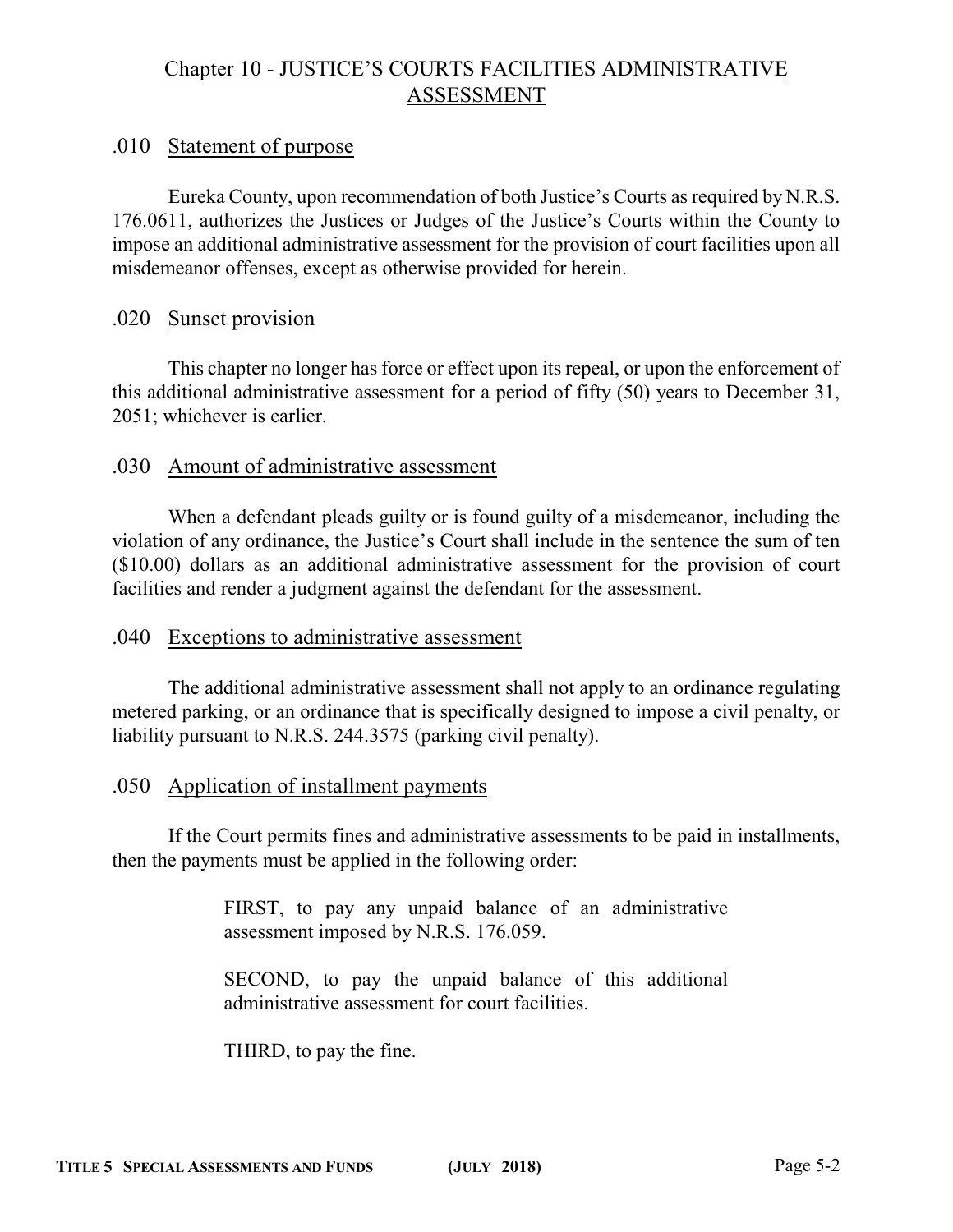## .060 Collection and accounting

The money collected for an administrative assessment for the provision of court facilities may not be deducted from the fine imposed but must be taxed against the defendant in addition to the fine. The money collected for such an administrative assessment must be stated separately on the docket and must be included in the amount posted for bail. If the defendant is found not guilty or the charges are dismissed, the money deposited with the court must be returned to the defendant. If the Court cancels a fine because the fine has been determined to be uncollectible, any balance of the fine and the administrative assessment remaining unpaid shall also be deemed uncollectible. If a fine is determined to be uncollectible, the defendant is not entitled to any refund of the fine or administrative assessment he has paid and the Court shall not recalculate the administrative assessment.

### .070 Money disbursement

The money collected by this ordinance must be paid by the Clerk of the Justice's Courts to the County Treasurer on or before the fifth (5th) day of each month for the preceding month. The Treasurer shall deposit the money received to a special revenue fund. The County may use the money in the special revenue fund only to:

- A. Acquire land on which to construct additional facilities for the Justices' Courts or a regional justice center that includes the Justices' Courts.
- B. Construct or acquire additional facilities for the Justices' Courts or a regional justice center that includes the Justices' Courts.
- C. Renovate or remodel existing facilities for the Justices' Courts.
- D. Acquire furniture, fixtures, and equipment necessitated by the construction or acquisition of additional facilities or the renovation of an existing facility for the Justices' Courts or a regional justice center that includes the Justices' Courts. This paragraph does not authorize the expenditure of money from the fund for furniture, fixtures or equipment for judicial chambers.
- E. Acquire advanced technology for use in the additional or renovated facilities. Any money remaining in the special revenue fund after five (5) fiscal years must be deposited in the County general fund for the continued maintenance of Court facilities if it has not been committed to expenditure pursuant to a plan for the construction or acquisition of Court facilities or improvements to Court facilities.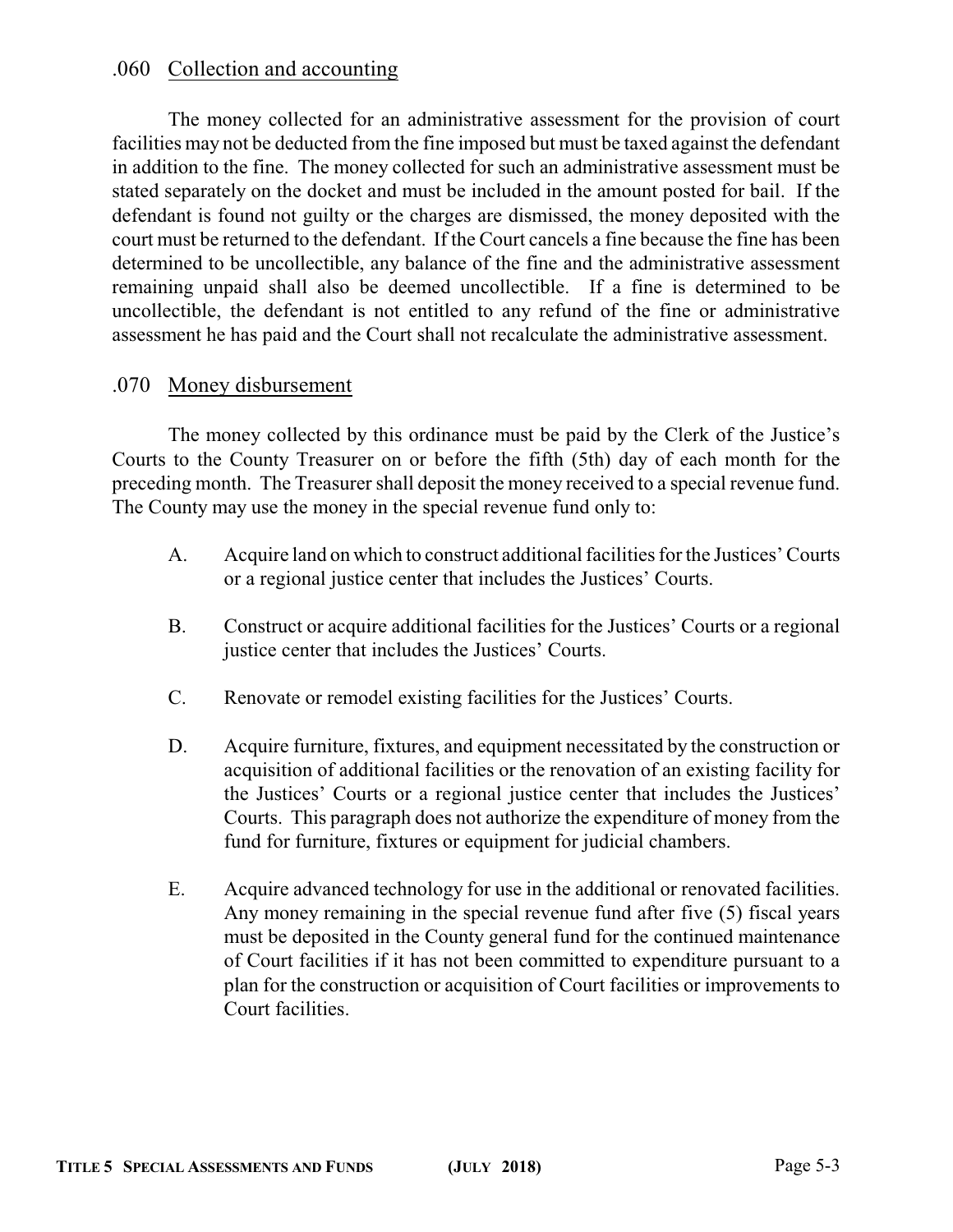# .080 Reports

The County Treasurer shall provide monthly reports of the revenue credited to and expenditures made from the special revenue fund.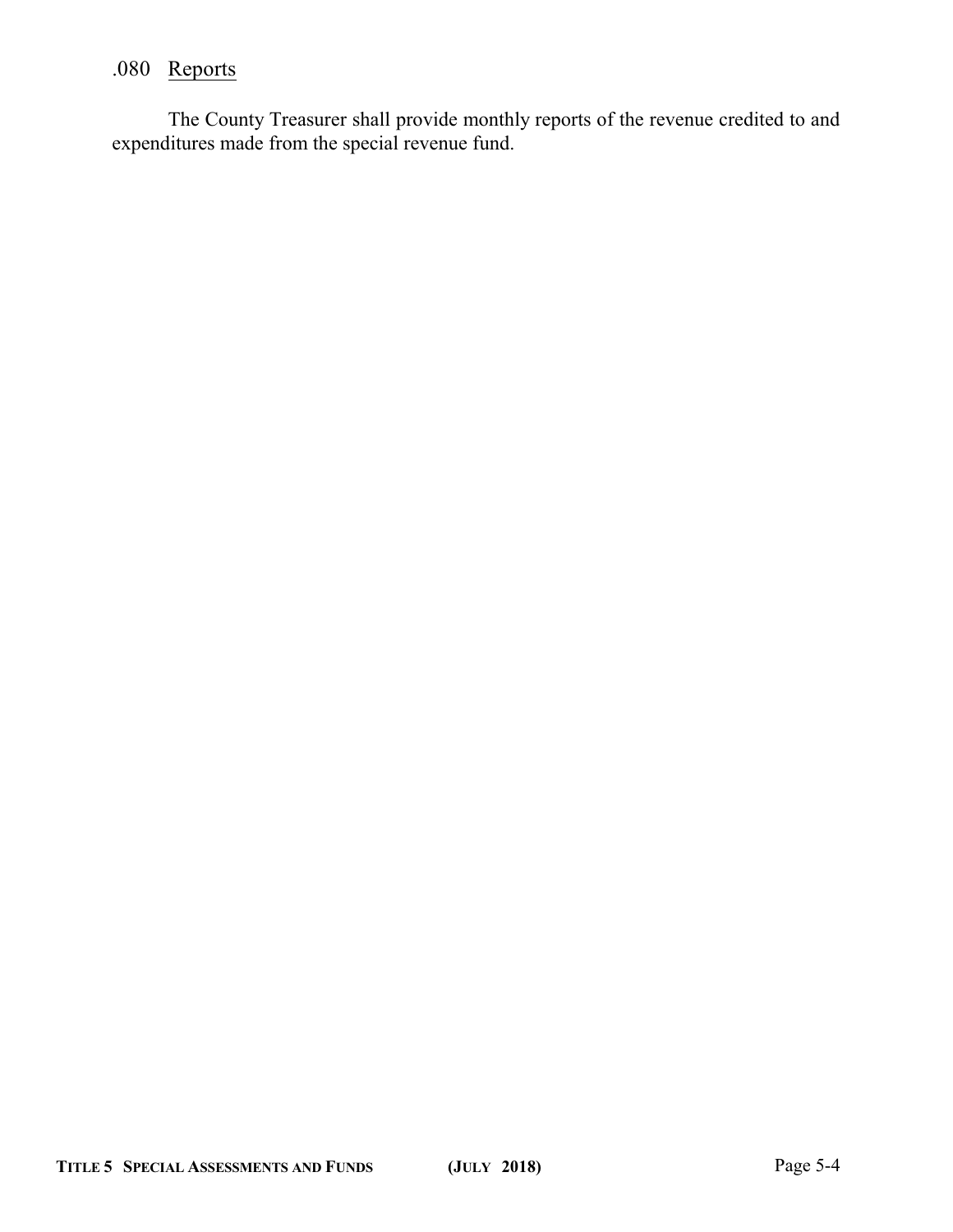# Chapter 20 - FORENSIC SERVICES FUND

### .010 Forensic services fund created

There is created in the County Treasury a fund to be used for forensic services.

#### .020 Clerk - Duties

The monies collected pursuant to N.R.S. 453.575 must be paid by the Clerk of the Court to the County Treasurer on or before the fifth  $(5<sup>th</sup>)$  day of each month for the preceding month.

### .030 Treasurer - Duties

Upon receipt of any monies collected due to the analysis of a controlled substance or dangerous drug, the County Treasurer shall deposit said monies in the fund for forensic services, and the money from such deposits must be accounted for separately within the fund.

### .040 Conditions

Each month the Treasurer shall pay any amount owed for forensic services from the fund, and deposit any remaining money in the general fund. Money from the fund must not be expended to cover the costs of analyses conducted by, equipment used by, or training for employees of an analytical laboratory not registered with the Drug Enforcement Administration of the United States Department of Justice.